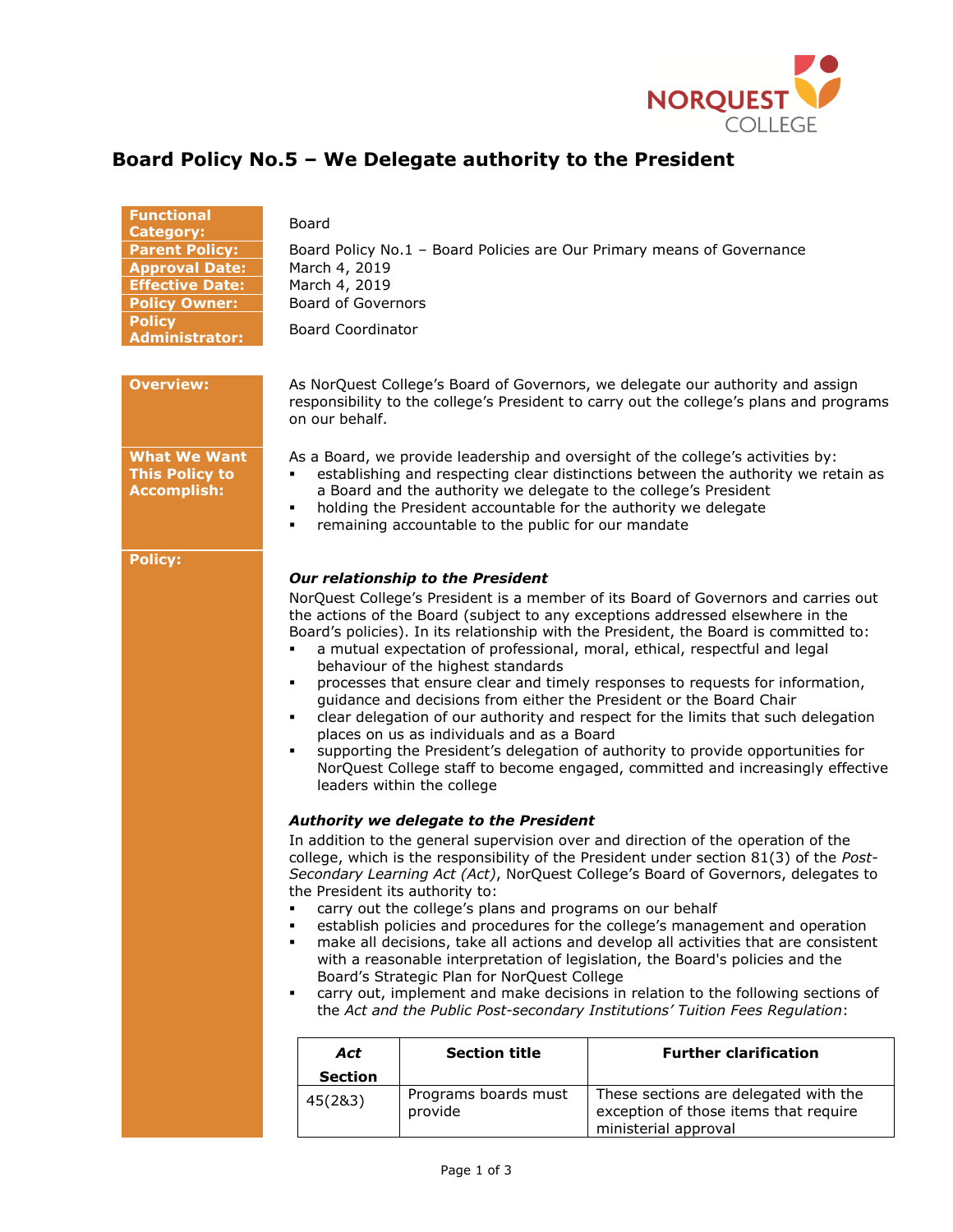

| 46(1)(b&e),                         | Academic Council                                |                                                                                                     |
|-------------------------------------|-------------------------------------------------|-----------------------------------------------------------------------------------------------------|
| 384)                                |                                                 |                                                                                                     |
| 47(1&2)                             | Academic Council -<br>Powers and Duties         |                                                                                                     |
| 60(1c&d)                            | General Powers and<br><b>Duties</b>             |                                                                                                     |
| 64                                  | <b>Student Discipline</b>                       |                                                                                                     |
| 65                                  | Collection of personal<br>information           |                                                                                                     |
| 68                                  | Ownership of<br>intellectual property           |                                                                                                     |
| $75(1-4)$                           | Banking and investment                          | Delegation is subject to Board specified<br>limitations for investments                             |
| 80                                  | Other reports and<br>information                | Delegation refers to requests for<br>information or documents not specified<br>elsewhere in the Act |
| $82(1-2)$                           | Vice-presidents                                 |                                                                                                     |
| 83                                  | Officers and employees                          |                                                                                                     |
| $84(1-3)$                           | Academic staff                                  | Responsibility for approval of collective<br>agreements is retained by the Board.                   |
| $97(1-3)$                           | Audit of Student<br>Association                 |                                                                                                     |
| $105(1-2)$                          | Programs of study                               |                                                                                                     |
| $106(1-4)$                          | Degrees                                         |                                                                                                     |
| $118(1-3)$                          | Information and reports                         | Delegation refers to requests for<br>information or documents not specified<br>elsewhere in the Act |
| 121(4)                              | Development of Land                             | References the Safety Codes Act                                                                     |
|                                     |                                                 |                                                                                                     |
| <b>Regulation</b><br><b>Section</b> | <b>Section title</b>                            | <b>Further clarification</b>                                                                        |
| $3(1-2)$                            | Consultations                                   |                                                                                                     |
| 7                                   | Publication of tuition<br>fees and fee policies |                                                                                                     |

## *Authority we retain*

As NorQuest College's Board of Governors, we retain our authority to:

- fulfill our governance role
- review, revise and approve the college's Strategic Plan, including its vision, mission, values and business model
- define the President's role, appoint the President and evaluate the President's performance in that role
- establish and revise Board policies and processes
- establish Board committees to provide oversight of key areas of governance such as Board policy, recruiting and evaluating the college President and finance and audit consider and pass motions in key governance areas, which motions are binding on all Board members, including the President
- act on any issue it deems appropriate and in the best interests of the college
- review and approve the yearly budget in advance of submission to the Minister